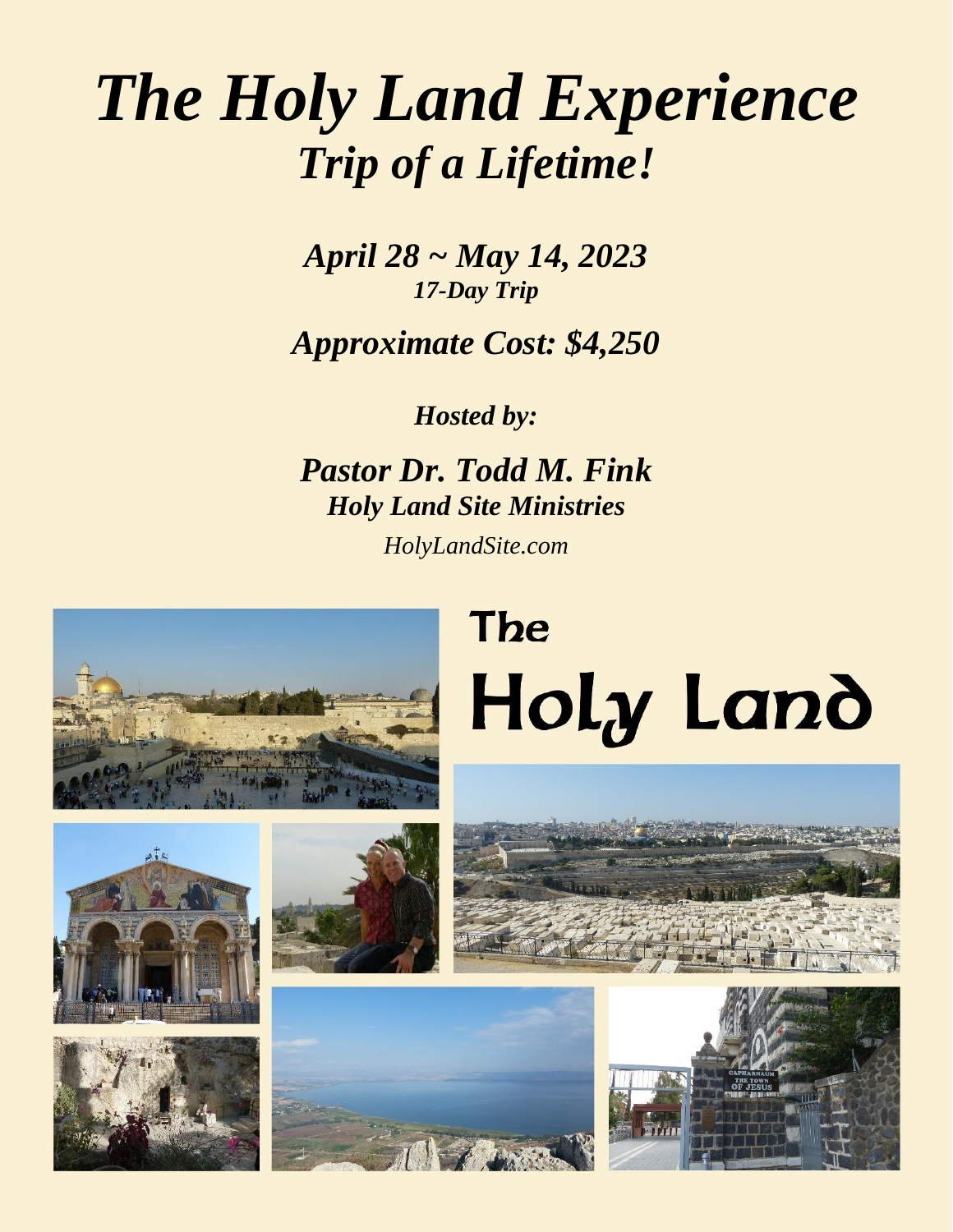# *The Holy Land Experience*

*April 28 ~ May 14, 2023*

*Would you like to have a life-changing and never-to-be-forgotten experience? If so, it is our joy to invite you to join us on a trip of a lifetime to the Bible Lands, where you will find a new dimension in understanding Christian history and the life of our Lord. We will visit places where Jesus walked, lived, taught, performed miracles, was crucified, and raised from the dead. We will take a most memorable boat ride on the Sea of Galilee and immerse ourselves in what the disciples experienced as Jesus walked on water and calmed the sea. Dr. Fink will give Bible and historical teachings at each place we visit in the Holy Land. Therefore, this trip is designed to provide an in-depth study and perspective from the Scriptures of the events and places of the Bible.* 

#### **COST OF TRIP – \$4,250.00 (Approx.)**

#### **Holy Land Site Trip Fee – \$1,750 Per Person (This is a fixed cost)**

#### **Items covered by Holy Land Site Trip Fee:**

- Transportation in Israel Deluxe A/C Motorcoach
- All Park & Entrance Passes
- Holy Land Site Tour Guide and Bible Teacher (Todd Mike Fink)
- Wireless Headsets for a Better Listening Tour Experience

#### **Individual Costs – \$2,500 Per Person (This cost can change depending on individual preferences and location)**

To keep our trips as affordable as possible, we allow individuals to book their own lodging and airfare. Also, to see as many sites as possible, and again, keep costs down, we have folks pack a sack lunch. The hotels will provide breakfast. For dinner, folks can enjoy the culture by eating out at the local restaurants of their choice.

#### **Items to be covered by each individual:**

The costs below are close estimates. Your price may vary depending on airfare from your location, room selections, and how expensive you want to eat.

- Sack Lunch & Dinner Meals in Israel …………... \$400 per person (approx.)
- Lodging in Israel (found on itinerary) …........ \$1,100 per person (private, double occupancy rooms, approx.)
- Airfare ……………………………………….... \$1,000 per person (approx.)
- Travel from Ben Gurion Airport to Kfar Maccabiah Hotel & Suites in Tel Aviv, and from Prima Park Hotel in Jerusalem to Ben Gurion Airport. A taxi can be taken from the airport to our hotel in Tel Aviv for about \$12.00 per person, and a light-rail train or shuttle can be taken from Jerusalem to the airport for about \$7.00 on the light-rail train, or \$20.00 on a shuttle bus. Due to multiple arrivals and departures from passengers, it is not possible for us to attend everyone's various time schedules. However, we are happy to help in any way possible with these arrangements.

#### **THIS IS A PRIVATE, CUSTOM-DESIGNED TRIP**

If you want to spend more time in Israel and see more holy sites, then this trip is designed for you. Most trips to the Holy Land allow only around 7-8 full days in Israel. This severely limits what can be seen. Therefore, most who go to the Holy Land miss out on many significant holy sites as a result. This trip will have you in Israel for 14 days. You will, therefore, see about everything significant there is to see in Israel.

A 17-day trip like this normally is quite expensive (if you can find one). Why can we do it so inexpensively? Because we are eliminating tour companies, travel agencies, tour guides, etc., and are providing these services instead. We are also allowing you to book your own airfare, lodging, and some of your meals. And lastly, we are staying in nice, clean hotels/hostels instead of expensive hotels. It is our pleasure to serve you and our Lord Jesus Christ in offering you this special and affordable trip of a lifetime.

Because this is a custom trip, each participant will be required to book their own airfare, lodging, and purchase some of their own meals.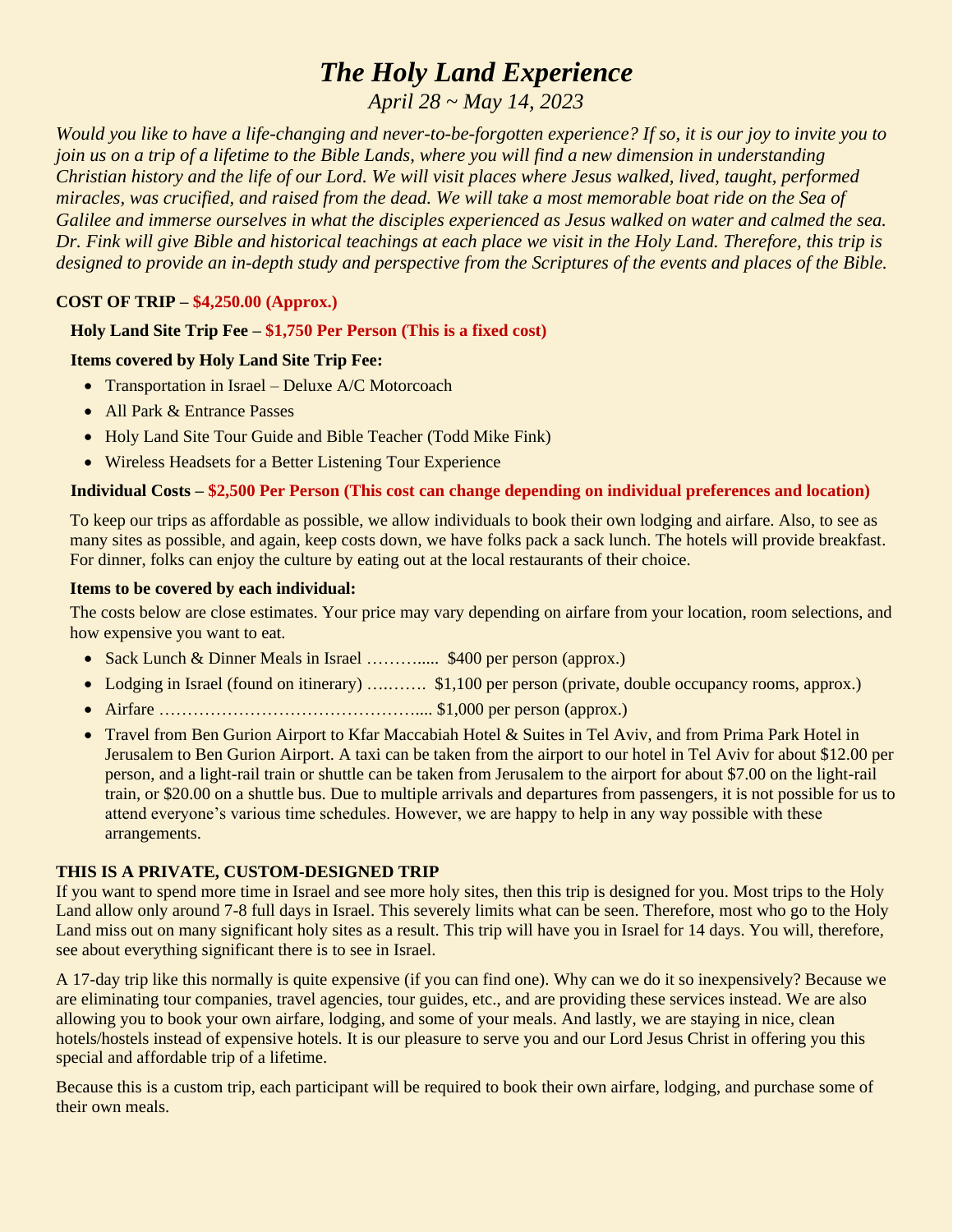#### **PHYSICAL REQUIREMENTS**

This trip is not for the weak and faint of heart! There will be a fair amount of walking, some hiking, times when it could be warm (Dead Sea area), etc. Those considering this trip need to be in pretty good shape and able to withstand some discomfort at times due to heat, walking, hiking, etc. We will be walking approximately 1-2 miles a day.

#### **GROUP SIZE LIMIT**

We are limiting the group size to 30 people in order to be efficient and see more places in Israel. Larger teams bring a different dynamic that slow things down and make travel more difficult.

#### **AIR TRAVEL**

Each person will be responsible for booking their own air travel to Israel (to and from Ben Gurion Airport). Please make plans to arrive with plenty of time to attend our mandatory orientation and get-acquainted meeting at 7:00 pm at our Kfar Maccabiah Hotel & Suites in Tel Aviv. Due to customs and obtaining visas, please allow 3 hours from airport arrival to hotel arrival. The hotel is about 15 minutes from the airport depending on traffic.

#### **TRANSPORTATION IN ISRAEL**

We will be transported around in a large, air-conditioned motorcoach while in all areas of Israel except Jerusalem. When in Jerusalem, we will be transported to and from our hotel to the Old City (Jaffa Gate) via light rail. We will then be walking in and around the Old City from there.

#### **LODGING IN ISRAEL**

We will be staying at large hotels with private rooms and bathrooms during our time in Israel. Our itinerary shows the hotels where we will stay (a total of three: Tel Aviv, Tiberias, Jerusalem). Please go to our website at HolyLandSite.com for hotel registration links.

#### **LUGGAGE**

You will be allowed one carry-on piece of luggage and one suitcase. Because each person will be responsible to transport their luggage from the motorcoach to the hotels, it is highly recommended to keep your suitcase under 50 pounds. This will also prevent you from an extra charge by airlines for heavy luggage.

#### **MEALS IN ISRAEL**

Each person will be responsible for paying for their own lunches and dinners.

- **Breakfast** The hotels will provide breakfast if desired. Some will provide dinners as well. These can be paid for when you book your lodging or at the hotels.
- **Lunch** Because eating out is quite expensive in Israel, and eating with a large group can occupy one or more hours of the day, plus, we will be on the go and not always close to a restaurant, each trip participant will prepare themself a daily sack lunch. Each day at noon we will take a break, eat, and then carry on. Lunch items can be purchased at local grocery stores, and the hotels will have refrigerators in the rooms.
- **Dinner** On your own. Enjoy the local culture as you eat at local restaurants, etc.

#### **PARK & ENTRANCE PASSES**

Holy Land Site Ministries will pay for all park and entrance fees to all sites. You will be responsible for paying any entrance fees you want to see during your free time.

#### **WHAT WILL OUR VISITS TO EACH HOLY SITE BE LIKE?**

Our visits will normally last around two hours. We will begin with some orientation of the site. Then we'll do a walking tour to see the site and its points of interest. Afterward, we'll find a quiet spot to reflect on the main events from the Bible that happened at the site and close with a faith lesson to learn the key truths God would desire to teach us. Some of the Bible teachings might be filmed for publishing on our website. We'll then end our visit with some free time.

#### **DOCUMENTS**

A valid U.S. Passport is required. Passports must have at least six months left before they expire for travel to Israel.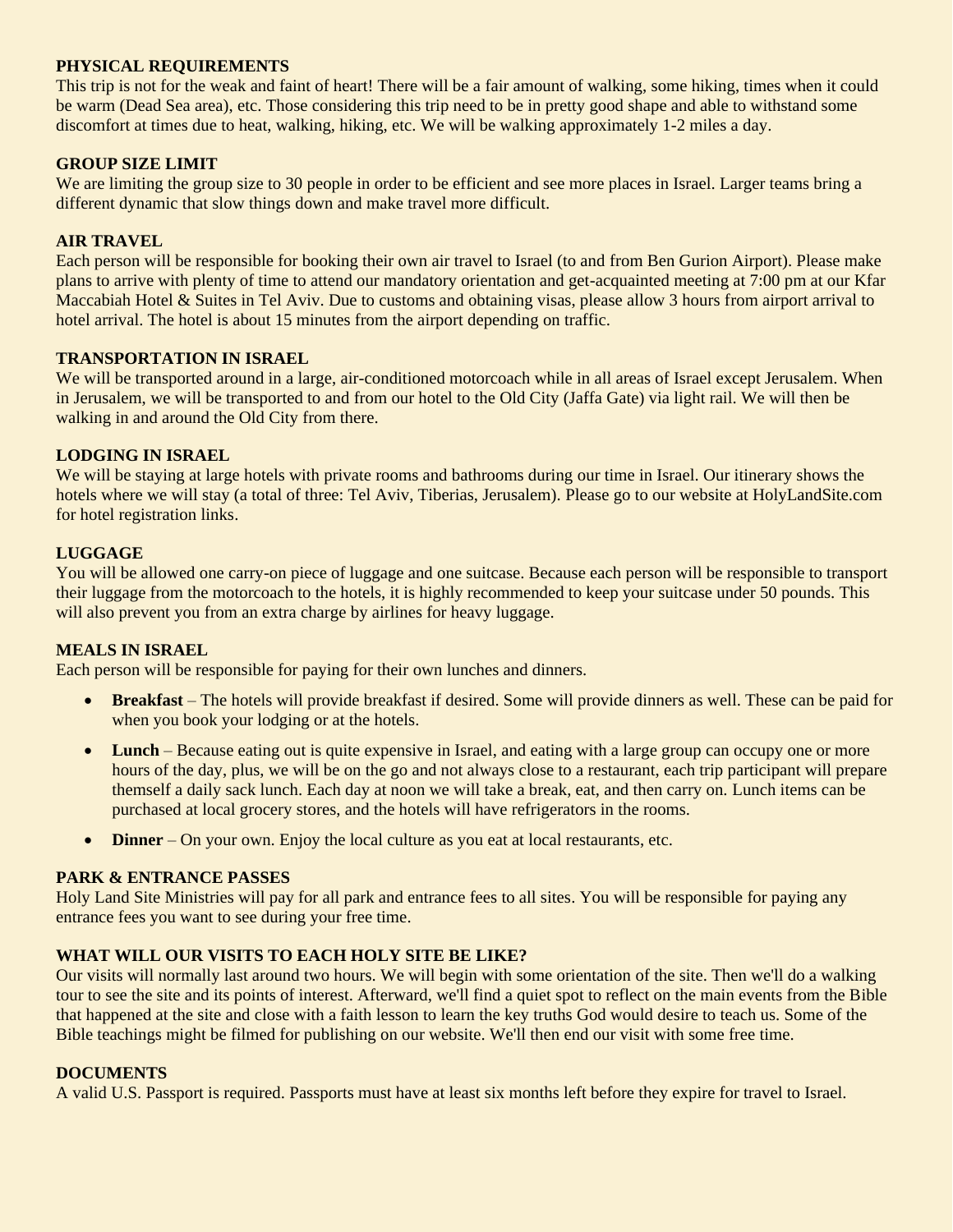#### **TRIP PREPARATION**

Please utilize the videos and info on our website that provide help and orientation to better understand many of the biblical sites we will be visiting, the history of Israel, and other helpful info. In addition, we will provide helpful info leading up to our trip that will help prepare you to get the most out of your holy land experience.

We also ask that you acquaint yourself with our Travel Orientation Material found on our website. You will find it extremely helpful.

#### **DAILY ITINERARY**

Please take into consideration that there might be slight adjustments to the schedule depending on things out of our control. Additionally, if the team would like some flexibility in seeing sights, we are happy to do this if possible.

#### **MONEY IN ISRAEL**

Credit cards and Dollars are readily accepted, Shekels can be drawn from ATM's.

#### **INTERNET IN ISRAEL**

All of the hotels we will be staying at will provide free Internet. Phone SIM cards can be purchased for around \$39.99 if you want Internet service at all times while in Israel.

#### **DAILY SCHEDULE**

We will leave our place of lodging each day at 8:00 am and return around 4:00 - 5:00 pm. From this time on, you will have free time to eat, relax, see the local sites and culture, etc.

#### **AGE LIMIT**

The minimum age for trip participants is 12 years old unless other arrangements have been made with tour hosts.

#### **REGISTRATION & PAYMENTS DEADLINE FEBRUARY 1, 2023**

Trip registration deadline is **February 1, 2023**. Tourism is growing quite rapidly in Israel, and things need to be done earlier than in previous years. Therefore, booking lodging, bus transportation in Israel, etc., needs to be done no later than 3 months before trip departure to ensure availability. Additionally, airfare and other details are best done earlier rather than later. For these reasons, we have set **February 1, 2023**, as the deadline for trip registration. Thank you for your understanding.

For those who desire to attend this trip after **February 1, 2023**, we will handle each person on a space availability case basis. For more info on registration and confirming your spot, please visit HolyLandSite.com.

#### **WHEN TO BOOK AIRFARE & LODGING**

Please do not book any flights and lodging until you receive tour trip confirmation from Holy Land Site Ministries.

#### **CANCELATIONS**

Please refer to our website for more info: HolyLandSite.com



*Todd & Letsy Fink - Tour Hosts*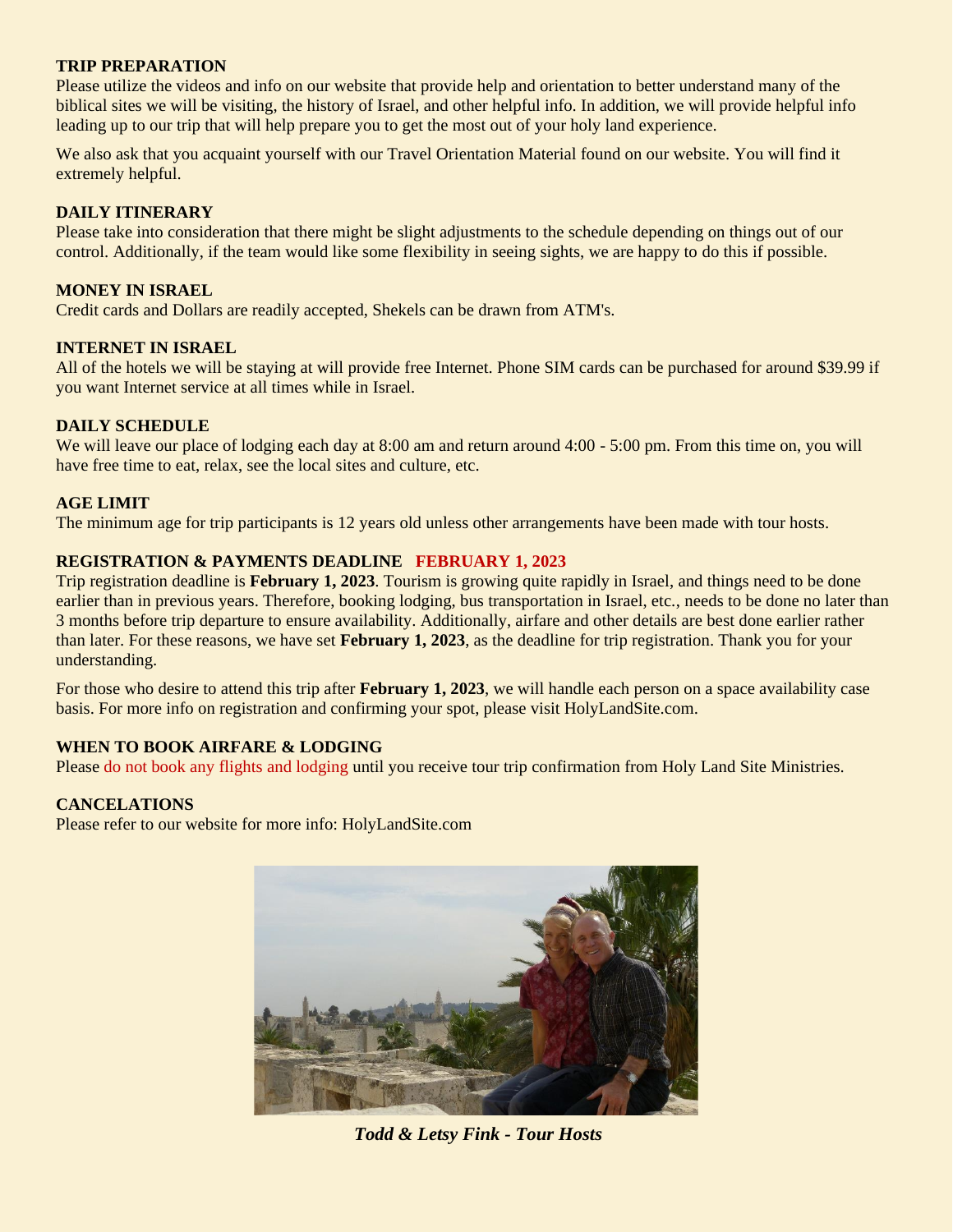# **OUR DAILY ITINERARY**

# **FRI, APR 28 DEPART FOR THE HOLY LAND**

Please make plans to arrive at Ben Gurion Airport, Tel Aviv, on Oct. 22, 2022. Please arrive by 3:00 pm. This will give you plenty of time to attend our mandatory orientation and get-acquainted meeting at 7:00 pm. We'll meet at the main check-in lobby of the Kfar Maccabiah & Suites Hotel and then find a meeting place.

# **SAT, APR 29 TEL AVIV**

After arriving at the Ben Gurion Airport in Tel Aviv, Israel, you will proceed and go through customs. Please don't lose your small tourist visa provided to you. Afterward, you can take a taxi to Kfar Maccabiah Hotel & Suites, 7 Peretz Berenstein Street, Ramat Gan, Tel Aviv. Due to customs and obtaining visas, please allow approximately 3 hours from airport arrival to hotel arrival. The hotel is about 15 minutes from the airport depending on traffic. Lodging at Kfar Maccabiah Hotel & Suites, 7 Peretz Berenstein Street, Ramat Gan, Tel Aviv. One night total.

# **SUN, APR 30 TEL AVIV – SEA OF GALILEE AREA**

Refreshed from a good night's sleep, we'll visit **Old Jaffa** (Joppa), the traditional home of Simon the Tanner, the port from which Jonah sailed, and the logs arrived for construction of the Temple in Jerusalem. We'll then pass through the fast-growing towns and farms of the Plain of Sharon en route to **Caesarea Maritima**, site of major events in the lives of Peter and Paul. We'll drive through the rolling hills of Galilee to **Nazareth**, site of the Church of the Annunciation, and Mt. Precipice. Time permitting, we'll Visit **Mt. Carmel**, where Elijah the Prophet had his great showdown with the false prophets of Baal. From Mt. Carmel, we'll look upon Megiddo (Armageddon) and the Jezreel Valley, where part of the last battle will be fought upon Christ's return, and where archaeological digs reveal 20 layers of civilization, including fortifications of King Solomon and the water tunnel of King Ahab. Megiddo is in the fertile, Jezreel Valley, prophesied site of Armageddon, at the crossroads of the ancient Via Maris. Then it's on to Tiberias and the Sea of Galilee, which will be our base for the next 4 nights. Lodging at Prima Galil Tiberias Hotel, El Hadif Street 1, Tiberias. Four nights total.

# **MON, MAY 1 SEA OF GALILEE AREA**

This day alone is worth the trip! We are now literally walking in the footsteps of Jesus. We will take a most memorable **boat ride on the Sea of Galilee**, in a replica of the ancient wooden boat used in Jesus' day. We'll visit **Mount of Beatitudes**, location of the beautiful Sermon on the Mount where Christ preached his longest and most famous sermon. Then on to **Capernaum**, where Jesus set up His home ministry base and preached often in the ancient synagogue. We will continue our drive around the Sea of Galilee to **Kursi**, the place where Christ cast out a legion of demons out of a demon-possessed man. We'll hike up to the caves at Kursi where we'll view the site of the **feeding of the 5,000** and the **mountain from where Jesus prayed** afterward. Time permitting, we'll then visit the excavations at the newly discovered site of biblical **Bethsaida**.

# **TUES, MAY 2 SEA OF GALILEE AREA**

We'll journey north to **Caesarea Philippi** where Peter confessed, *"You are the Christ, the Son of the Living God"* (Matt. 16:16). We'll visit **Tel Dan**, the place that became the downfall of Israel. Then it's on to **Tabgha**, the place Peter was restored to ministry, and the location where Christ likely called some of His disciples. We'll end the day visiting **Magdala**, the hometown of Mary Magdalene, from whom Christ cast out seven demons.

# **WED, MAY 3 SEA OF GALILEE AREA**

We'll drive along the Jordan Valley to **Beth Shean**, a stunning Roman Decapolis city and the place where Saul and his son's bodies were hanged after defeat in battle. We'll visit **Gideon's Spring**, where Gideon selected his soldiers to do battle against the Midianites. We'll return to the Sea of Galilee and finish the day on top of **Mt. Arbel**, the believed place where Christ gave the Great Commission, and which provides a breathtaking view of the **Sea of Galilee**.

# **THURS, MAY 4 JORDAN VALLEY AREA**

We'll drive south along the Jordan Valley following the footsteps that Jesus and His disciples would have walked, arriving at the **Baptismal Site of Jesus** where John baptized Jesus. Then to **Jericho**, the oldest known walled city and first place Joshua and the Israelites conquered upon entering the Promised Land. We'll then visit **Qumran**, where the Dead Sea Scrolls were found in 1947. Then, we'll ascend and enter **Jerusalem** as pilgrims did since ancient times to fulfill the words of the prophet *"I was glad when they said unto me: 'Our feet shall stand within thy Gates, O Jerusalem'"* (Psalms 122:1–2). Lodging at Prima Park Hotel Jerusalem: 2 Vilnay Street, Jerusalem. Nine nights total.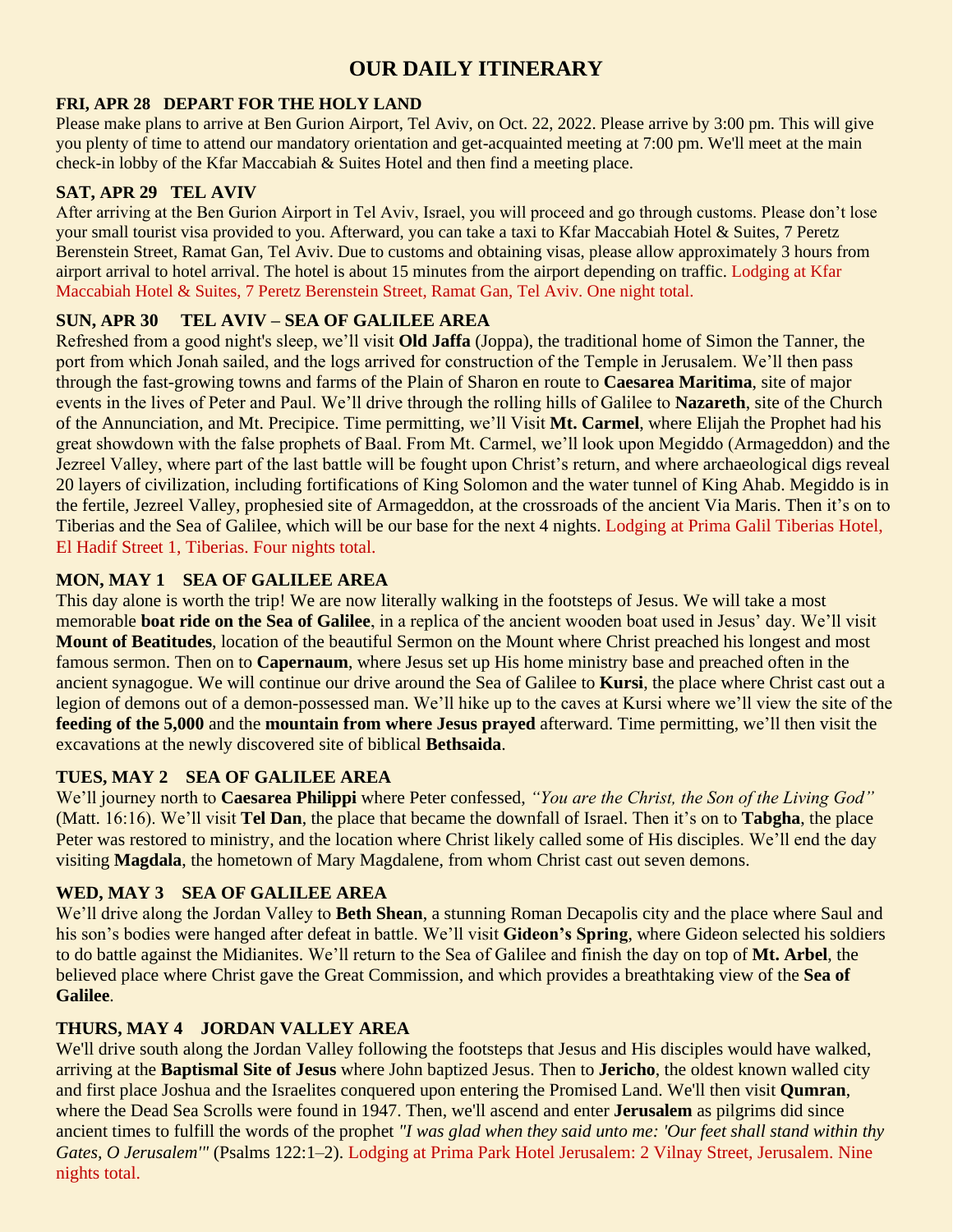### **FRI, MAY 5 DEAD SEA AREA**

We'll begin the day with a drive to **Ein Gedi**, a gorgeous oasis spring with waterfalls where David hid from King Saul. We'll then visit **Masada**, which overlooks the Dead Sea (the lowest spot on earth), where we ascend by cable car to visit the remnants of Herod's Palace, and where in 73 AD the Zealots made their last stand against the might of Rome. We'll visit ancient **Gomorrah**, one of the cities God destroyed by fire and brimstone due to their wickedness. Then, what would a visit to Israel be without taking a dip, or rather a float, in the **Dead Sea**? Free time in Jerusalem afterward.

# **SAT, MAY 6 BETHLEHEM – JUDAH AREA**

We will visit **Bethlehem**, see Manger Square, the Church of the Nativity, and ascend the magnificent Herodian Fortress to view the Shepherds' Fields, the Fields of Boaz and Ruth, and **Bethlehem**. We'll then travel to the **Valley of Elah**, the place where David slew Goliath. Then on to **Beth Shemesh**, a place where key events in the life of Samson took place and where the Ark of the Covenant miraculously was returned to the Israelites by the Philistines.

# **SUN, MAY 7 SAMARIA AREA**

Today we'll travel north to the ancient **Samaria** region of the Bible. We visit **Shechem**, the place Abraham first entered the Promised Land and erected an altar. We'll see and drink out of **Jacob's Well**, the place where Jesus talked with the Samaritan woman. We'll see where Joseph's bones were buried at the **Tomb of Joseph**. We'll see ancient **Shiloh**, the place the tabernacle resided for 369 years, and where Hannah prayed for a son (Samuel). Then it's on to ancient **Bethel**, where Jacob saw a ladder to heaven, where the tabernacle resided, and where Jeroboam erected a Golden Calf. We'll visit the site of ancient **Ai**, the second city Joshua and the Israelites destroyed. Time permitting, we'll finish the day at **Gibeon**, a famous high place where the tabernacle resided and where Solomon had an encounter with God who promised him wisdom, wealth, and power. Free time in Jerusalem afterward.

# **MON, MAY 8 NEGEV AREA**

Today, we'll travel to **Hebron**, the place where God appeared to Abraham, and from where King David reigned over Judah for 7 1/2 years. While in Hebron we'll visit the place where the patriarchs are buried in the **Cave of Machpelah**, and tour the ruins of ancient **Tel Hebron**. We'll then travel to **Beersheba**, where Abraham lived and made a covenant with Abimelech. We'll end the day with a visit to **Lachish**, the last town destroyed during the Assyrian conquest, and we'll learn about how God miraculously saved Jerusalem from the Assyrians. Time permitting, we'll visit the **Oaks of Mamre** while in Hebron. Free time in Jerusalem afterward.

# **TUES, MAY 9 JERUSALEM**

We'll start the day with a magnificent view of the **Old City from the top of the Mt. of Olives** and orient ourselves to the **layout and places of Jerusalem** (maps of the models of Old City Jerusalem will be utilized). We'll then visit the **Chapel of Ascension**, the place where Christ ascended back to heaven and where His feet will touch down at His glorious second coming. We'll visit **Pater Noster Church**, a place Christ taught His disciples how to pray. We'll take the **Palm Sunday Walk** to the **Garden of Gethsemane and Church of All Nations**. Along the way, we'll visit **Dominus Flevit**, the place where Christ wept over Jerusalem. We'll see **Mary's Tomb** and then enjoy free time in Old City Jerusalem.

# **WED, MAY 10 JERUSALEM**

Today, we'll visit and walk upon the **Temple Mount**, the location where Solomon's Temple was and the holiest and most battled-over piece of land in the world. We'll visit the **Southern Stairs**, which was the main entrance to the Temple Mount, a place Christ and His disciples would have often been, and the likely place where Pentecost took place. We'll walk through the **Cardo**, the original Roman street, and see the amazing remains of the massive **Broad Wall** built by King Hezekiah. We'll go to **Mt. Zion**, the location of the **Upper Room** of the Last Supper. We'll then visit the **House of Caiaphas**, where Christ was tried before Caiaphas and Ananias, the high priests. While at the House of Caiaphas, we'll see a **model of Jerusalem** from Jesus' time. Free time afterward.

#### **THURS, MAY 11 JERUSALEM**

We'll visit the **Church of St. Anne** where the **Pool of Bethesda** is located. We'll walk along the **Via Dolorosa** and see the Stations of the Cross. We'll visit the **Church of the Holy Sepulchre** and then see the **Western Wall**, the Jew's most holy site in Israel. We'll finish the day by seeing **Pilate's Palace** and judgment place where Christ was condemned to crucifixion. Free time afterward.